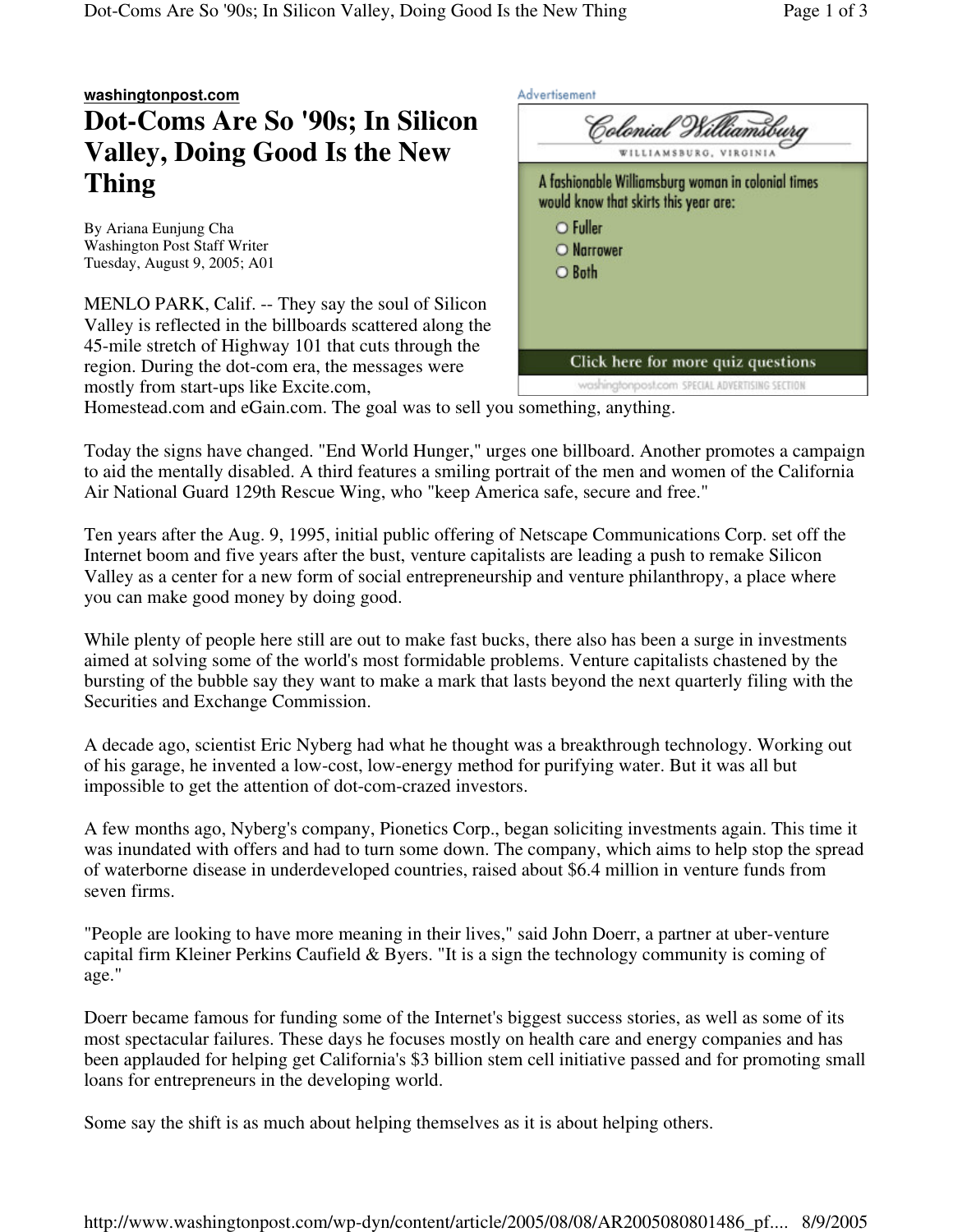"Adam Smith said that self-interest is the purest form of altruism. . . . As venture capitalists we are driven to produce financial returns, but to do that we have to think carefully about whether our investments solve unmet needs," said Robin Bellas, a general partner with Morgenthaler Ventures.

Halfway down 101 is the geographic, philosophical and emotional center of Silicon Valley: Sand Hill Road, where the region's most prestigious venture capital firms are based and where countless entrepreneurs' dreams are either made reality or crushed.

It is in these offices where the transformation is most acute. Instead of waiting at desks as the business plans flow in, many venture capitalists are actively trolling university labs for the latest inventions. More than a few firms these days keep their venture capital investments a secret, allowing companies the ability to concentrate on their research without public scrutiny.

Many of the new entrepreneurs are technologists, not MBAs -- signifying a new emphasis on products over profits.

"The thinking today is, 'I don't care as much how much of a Harvard MBA or super-experienced CEO or whatever you are or how much money you've raised,' " said Philip J. Kaplan, the founder of an infamous Web site that mocked the deaths of thousands of dot-coms. He said businesses have to be "cool." He works at a start-up that sells online ads to corporations but provides them to nonprofit organizations for free.

The change can be quantified in venture capital investment. In the second quarter of this year, investments totaled \$5.8 billion in 750 companies, an increase of 19 percent over the previous quarter, according to the MoneyTree Survey by PricewaterhouseCoopers, Thomson Venture Economics and the National Venture Capital Association.

Life sciences, which includes biotechnology and medical devices, has been the dominant sector for investment for the past two years. Energy investments are also on the rise.

Many of the companies that have recently received funding probably would not have had a chance in 1999, when many of the venture capital firms' portfolios were laden with dot-coms.

Ion America Corp., for instance, is working on technology to create a clean energy source from hydrogen that would reduce pollution and dependence on foreign oil. Savi Technology Inc. is making radio identification tags for container cargo that it hopes will help border security officials keep out bombs or other weapons. Satiety Inc. is fighting obesity by designing a tubed instrument that may reduce complications from stomach surgery.

Former Homeland Security Department chief Tom Ridge said he recently joined the board of Savi because he is "very interested in any technology that can help create a safer and more secure America."

Venture capital firm RWI Group Inc. has invested in various health-related companies, such as DexCom Inc., which sells a continuous blood glucose monitor that helps people with diabetes manage their disease, and Paracor Medical Inc., which has designed a device that treats patients with heart failure.

"It's a very rewarding experience to be dealing with companies that are committed to helping people," RWI managing director Mark J. Foley said.

Phil Schaaf learned his own lessons when he worked in business development at six dot-coms before the